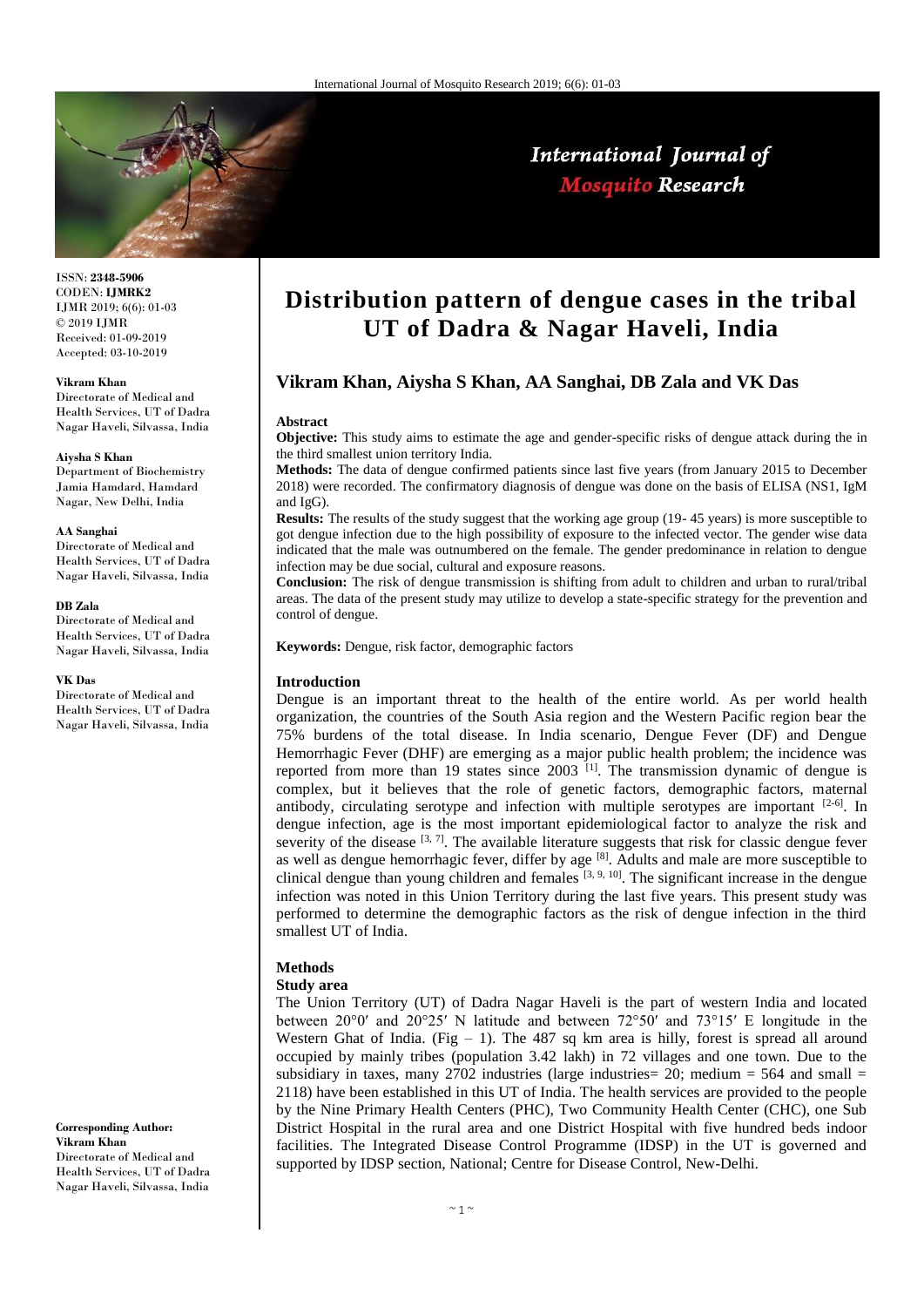#### **Patients and diagnosis**

All suspected cases of dengue (febrile patients or with a history of fever) reported at the Health Institutions of the UT of Dadra & Nagar Haveli during the study period were screened for malaria and leptospirosis infection. All negative patients who had fever history of 7 days were subjected to the diagnosis of dengue with detection of NS-1 antigen (PanBio, Australia), IgM and IgG antibody ELISA. The demographic variables of all dengue confirmed cases were analyzed.

## **Statistical analysis**

The Age of patient was recorded in the categorical variable (up to 0-5, 6-10, 11-15, 16-45, 46-50 and above  $> 50$  years of age). The Excel 2007 was used for data entered and SPSS was used to cross-check for accuracy.

#### **Results**

Total 9486 cases of dengue confirm cases were reported in the UT of Dadra & Nagar Haveli during last four year (January 2015 to December 2018). The annual incidence per lakh population was encountered 614.9 in the year 2015, 1101.6 in the year 2016, 490.0 in the year 2017 and 113.6 in the year 2018. (Table -1) The age wise stratification of dengue positive patients showed that 2.2 % of cases of dengue were reported in the age group of 0-5 year, 7.2% cases in the age group of 6- 12 year, 12.7 % cases in the age group of 13-18 year, 68.3 % cases in the age group of 19-45 year and 9.6% cases in the age group of  $> 45$  years. An enormous variation in the gender of dengue positive patients was noted during the period of study. The male was always outnumbered on the female. The male and female ratios in the dengue-infected patients were recorded 1:0.53 during the study period. The significant shifting in the mean age of the dengue positive patients was recorded during the study period ( $P = 0.005$ ).

The subsequent reduction was noted in the mean age of dengue-infected patients during the study period. The mean age of dengue-infected male and female patients were recorded as  $28.15$  years (range 1-87 year, n =1566) and  $29.95$ years (range 1-76 year  $n = 865$ ) year respectively during the year 2015. In the year 2018, the mean age of male and female was noted as 25.95 years (range 1-77 year,  $n = 359$ ) and 26.46 years (range 1-64;  $n = 134$ ) respectively. The ratio of adult and children exhibited huge variation; approximately 75% of victims of dengue were adult. However, it is observed that the risk of dengue infection is increasing in children. The percentage of dengue infection in children was 19.29 in the year 2015; it has been raised and reached up to 23.94 in the year 2018 (Table -2). The transmission of dengue is not restricted up to urban and semi-urban areas; it has been reached in rural/tribal areas of the Union territory of Dadra & Nagar Haveli. The value of Variance to mean ratio, Kurtosis and skewness were computed and given in table -2.

## **Discussion**

The dengue virus has a major public health concern in tropical and sub-tropical countries. It also threatened half of the world's population. The higher proportion of male victims as compared to females among the affected patients is evident in this study. Similar results were also reported by studies from the Asian countries  $[5-6]$ . However, the equal proportion of both females and males or females in higher proportions in the dengue infected patients has reported from the North America  $[2, 11]$ . The cause of gender specificity in relation to

dengue infection may be due to social, cultural (women being more covered with clothes in camper to male) and exposure reasons. The previous studies conducted at various part of the world suggested a decrease in the median age of dengue patients  $[4, 6, 12]$ . The decrease in the median age of infected patients suggests the development of immunity against the circulation strain in the majority of the population over a period of time. The risk of dengue transmission is shifting from the adult to children's; it is alarming. The age and gender specific incidence of dengue cases in the present study was in accordance with the study conducted by previous researchers  $[9, 13-14]$ , which suggest that the working age groups of males were highly susceptible to dengue fever. The findings of the present study are very helpful to generate specific surveillance and preventive strategies to control dengue outbreak at local level.



**Fig 1:** GIS map showing location of the UT of Dadra & Nagar Haveli**.**



**Fig 2:** GIS map showing the demography of the UT of Dadra & Nagar Haveli